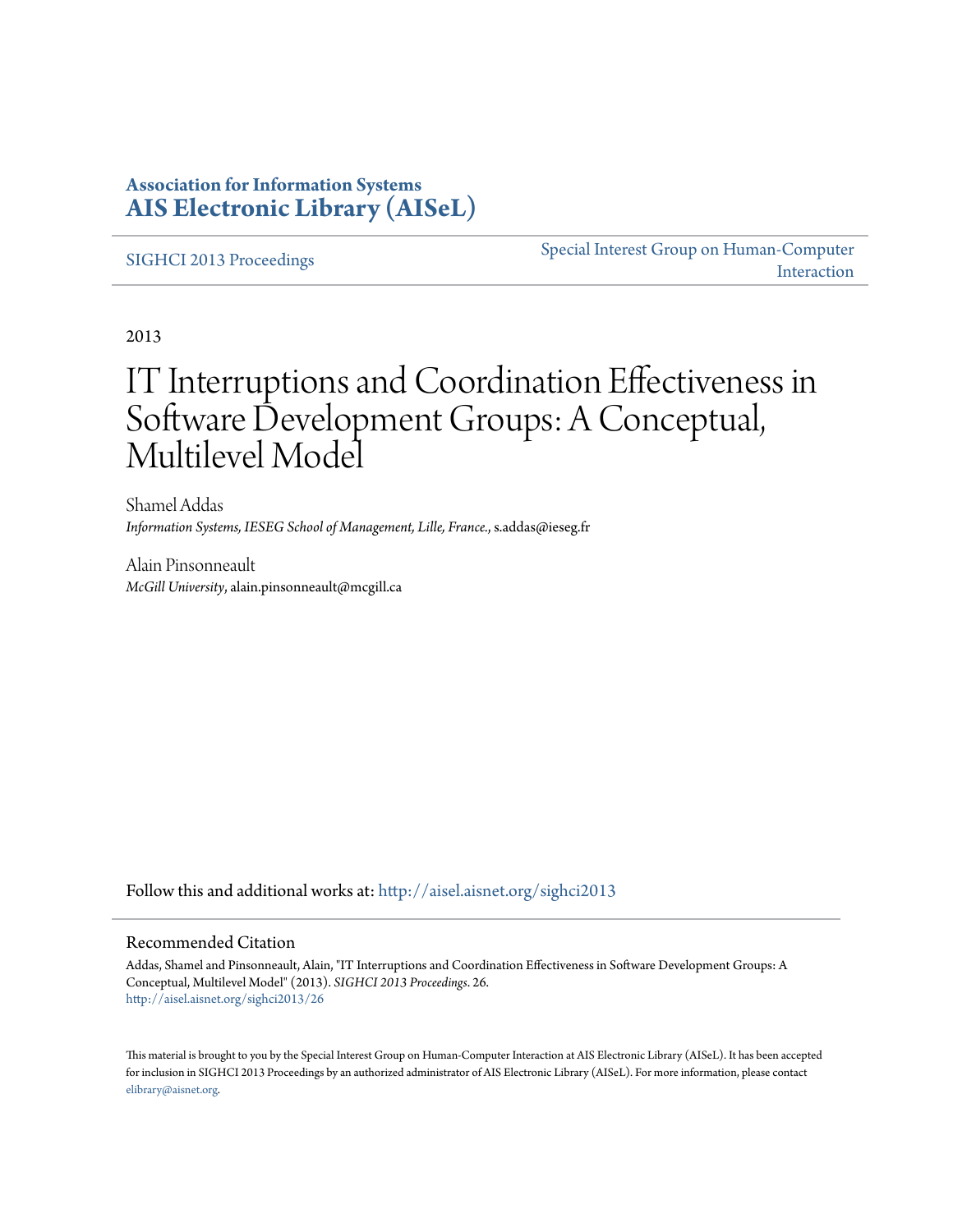## **IT Interruptions and Coordination Effectiveness in Software Development Groups: A Conceptual, Multilevel Model**

#### **Shamel Addas**  IESEG School of Management (LEM-CNRS) s.addas@ieseg.fr

#### **ABSTRACT**

Research abounds on software teams enhancing their processes via IT. However, the unintended group-level effects of interruptions triggered by such IT are rarely examined. This paper develops a conceptual, multilevel model that focuses on the paths linking individually experienced IT interruptions to group coordination outcomes. Drawing on coordination theory and the work interruptions literature, we propose that different IT interruption types exhibit different effects. IT intrusions create resource constraints that emerge to the group level via interdependencies and debilitate group coordination effectiveness. To mitigate these effects, groups engage in coordination by task organization. IT interventions facilitate coordination by group problem-solving (a crosslevel effect), which enhances coordination effectiveness. This research extends the IT interruptions literature by focusing on the multilevel effects, and extends the IT impacts literature by unearthing the unintended differential effects of IT via interruptions of group members' work.

#### **Keywords**

IT interruptions; multilevel model; coordination effectiveness.

#### **INTRODUCTION**

Software teams rely on information technology (IT) to enhance their coordination, but such IT also interrupts their work (Rennecker and Godwin, 2005, Dabbish et al., 2007, Chong and Siino, 2006). Extant research focuses on isolated, individual-level interruptions (e.g., Adamczyk and Bailey, 2004, Cutrell et al., 2000, Speier et al., 1997, Avrahami et al., 2007). Little is known about the grouplevel effects of such interruptions on the group's coordination outcomes.

Drawing on coordination theory (Malone and Crowston, 1994) and the work interruptions literature (Jett and George, 2003), this paper proposes that IT interruptions are experienced individually but – due to interdependencies – spill over to the group level and exhibit differential impacts on coordination outcomes depending on interruption type.

**Alain Pinsonneault**  McGill University alain.pinsonneault@mcgill.ca

Two contributions are made. First, we extend the IT impacts literature by focusing on the unintended impacts via group-level interruptions. Second, while interruptions research focuses on individual or dyadic outcomes, this research is an early attempt to examine multilevel impacts of IT interruptions on group coordination outcomes.

We first develop the notion of IT interruptions in group contexts. Then, we use coordination theory to build a conceptual multilevel model linking IT interruption types to group coordination effectiveness. We conclude with the discussion and research implications.

#### **IT INTERRUPTIONS IN GROUPS**

IT interruptions are perceived, IT-based external events that capture attention and break primary task continuity (Jett and George, 2003, Addas and Pinsonneault, 2010). Primary tasks represent individuals' core project activities. IT influences interruptions in two ways: (1) directly causing them (e.g., via software crashes/ issues); (2) mediating them (e.g., via email; SMS).

#### **Types of IT Interruptions**

Building on Jett and George (2003), we present two IT interruption types: intrusions and interventions. Intrusions compel one to turn attention away from primary project activities. Their contents can be related to activities in other projects, secondary activities in the current project, or non-project activities (e.g., a corporate meeting request interrupting a software developer's activity).

Interventions directly pertain to individuals' primary activities and motivate behavioral changes in them in response to perceived task performance discrepancies (Jett and George, 2003). Rather than trigger attention switching, interventions refocus attention to the source of the problem (e.g., an email from a software co-developer about resolving a programming issue).

#### **IT Interruptions for Individuals Working in Groups**

We scanned the literature on interruptions for individuals within groups. Three observations are made (Table with results excluded for space limitations). First, interruptions exhibit differential group-level effects, depending on interruption type: intrusions are generally negative (e.g., Dabbish and Kraut, 2008, Harr and Kaptelinin, 2007),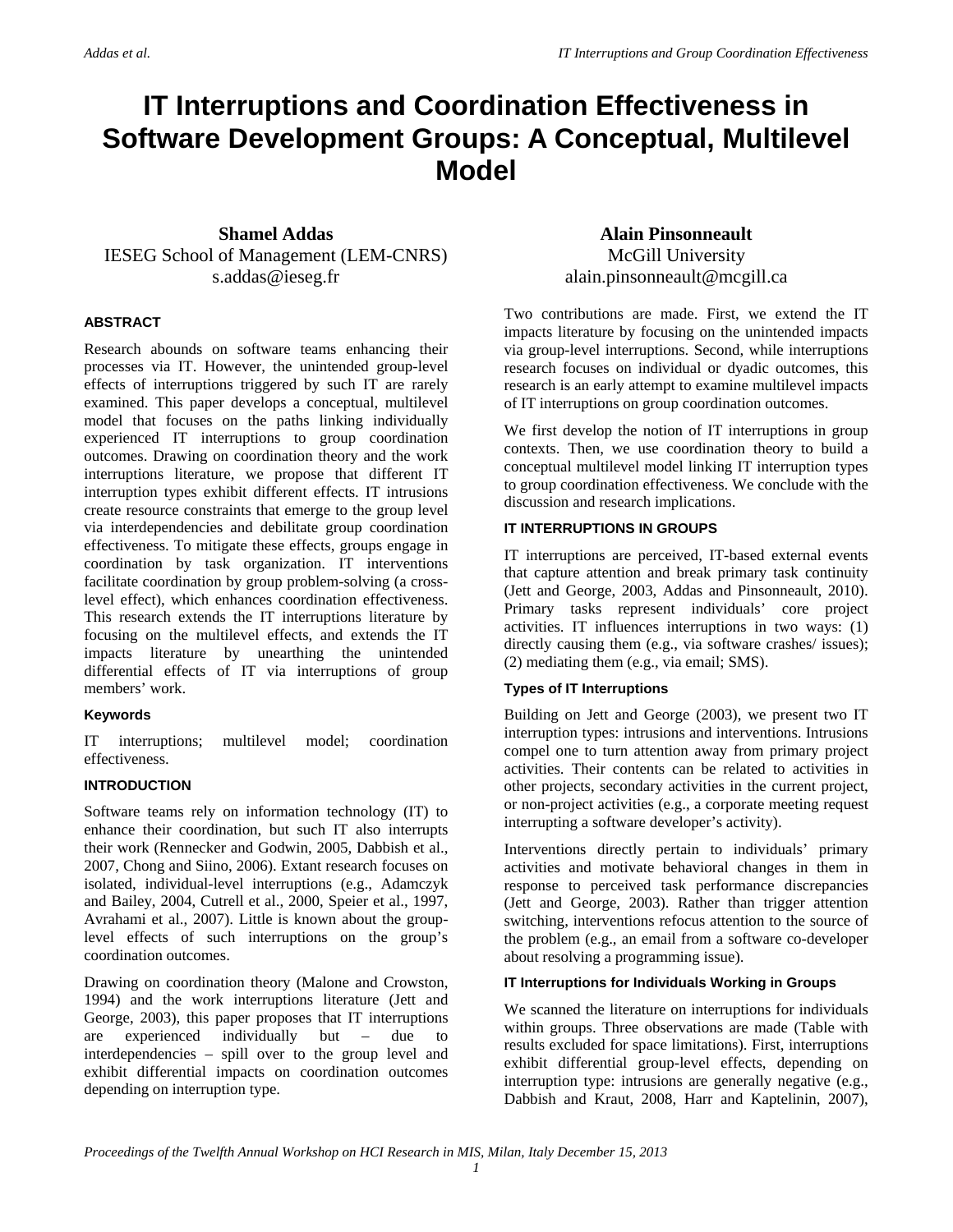while interventions produce positive outcomes such as better idea generation (Jessup and Connolly, 1993) and enhanced knowledge integration (Okhuysen and Eisenhardt, 2002).

Second, the literature hints only implicitly at the existence of multilevel interruption models. For example, some studies reflect single unit-level relationships (e.g., Okhuysen and Eisenhardt, 2002, Matsui et al., 1987), but these do not show how these group-level variables may be tied to micro-level aspects. Most reviewed studies depict cross-level relationships, but without conceptualizing the group-level outcomes as global, shared, or configural constructs (Kozlowski and Klein, 2000).

Third, the literature does not systematically specify task interdependencies, which are important to understand how the effects of individual-level interruptions aggregate to higher levels (e.g., Dabbish and Kraut, 2008).

In summary, prior interruptions literature elucidated some of the individual and group effects, but we lack a theoretical basis that explains the multilevel relationships between IT interruptions and group-level outcomes such as coordination effectiveness when tasks are tightly interlinked. In the following, we draw on coordination theory to develop a multilevel model of IT interruptions.

#### **COORDINATION THEORY**

Coordination theory focuses on interdependencies between a group's activities, which create constraints requiring effective coordination.

#### **Coordination Problems**

According to coordination theory (1994), any process involves *actors* (individuals or collectives) performing *interdependent activities* to achieve *goals*. Activities require or create *resources* (e.g., time; effort; skill; information). Coordination problems can result from three types of dependencies: (1) sharing dependencies (when multiple activities use the same resource); (2) fit dependencies (when multiple activities together produce a single resource); (3) flow dependencies (when one activity produces a resource that is used by another activity) (Malone et al., 1999).

#### **Coordination Mechanisms**

Coordination problems can be resolved via two primary coordination mechanisms: *task organization* and *group problem-solving*. Coordination via *task organization* is a structural arrangement involving programmed practices to manipulate tasks and resources (Gittell, 2002, van De Ven et al., 1976). These practices, while often predefined (March and Simon, 1958), can also arise in direct response to coordination problems (Malone and Crowston, 1994, Wittenbaum et al., 2002). For example, a reoccurring software bug issue can be addressed by reusing a previous solution (fit dependency).

Coordination via *group problem-solving* involves an organic process of intense communication and knowledge

sharing between group members to resolve novel or discrepant task situations (Gittell, 2002, Okhuysen and Eisenhardt, 2002). Group problem-solving discussions may be formal or informal (Espinosa et al., 2004), written or verbal (Rico et al., 2008), and scheduled or unscheduled (van De Ven et al., 1976).

#### **Coordination Effectiveness**

Coordination effectiveness is defined as *the extent to which dependencies have been effectively managed* (Espinosa et al., 2004). It includes three dimensions: technical, temporal, and process. The technical dimension assesses how well technically-oriented dependencies are managed (e.g., when in a software project multiple software components are well integrated and work well together, Espinosa et al., 2004). The temporal dimension reflects the extent to which interdependent tasks are completed on schedule. Finally, the process dimension assesses the effectiveness in managing process dependencies (e.g., performing software project activities according to an established process) (Espinosa et al., 2004).

#### **A MULTILEVEL MODEL OF IT INTERRUPTIONS**

The multilevel model in Figure 1 suggests that IT intrusions trigger individual-level constraints that emerge to the group-level and debilitate group coordination effectiveness. This is mitigated by task organization coordination (moderation and partial mediation links). IT interventions elicit a group problem-solving coordination mode, which enhances coordination effectiveness.

#### **IT Intrusions & Group Coordination Effectiveness**

We propose that IT intrusions decrease group coordination effectiveness because of resource constraints triggered by interdependencies (sharing and flow).

#### *Time Constraints (Sharing Dependencies)*

Intrusions increase perceived time pressures for individuals (France et al. 2005; McFarlane 2002; Adamczyk et al. 2004). These individual perceptions propagate to the group-level (Karau and Kelly, 1992), especially when the group works on interdependent tasks for extended periods (Chong et al., 2011). Research on product development teams supports this effect (Gersick, 1989, Chong et al., 2011, Perlow, 1999).

Time-pressured groups attend less to coordinating their resources and outputs, and more to achieving "quick fix efficiencies" (Kelly and McGrath, 1985) and taking shortcuts (Alvero et al., 2001) to meet task demands (McGrath, 1991, Chong et al., 2011). This may not influence temporal coordination effectiveness (Abdel-Hamid et al., 1999). However, group members devote less time to ensuring adequate component integration and adherence to established development processes. They thus reduce promised functionality (Costello, 1984, Pries-Heje and Pries-Heje, 2011), customer involvement (Pries-Heje and Pries-Heje, 2011), and system testing (Brooks,

*Proceedings of the Twelfth Annual Workshop on HCI Research in MIS, Milan, Italy December 15, 2013 2*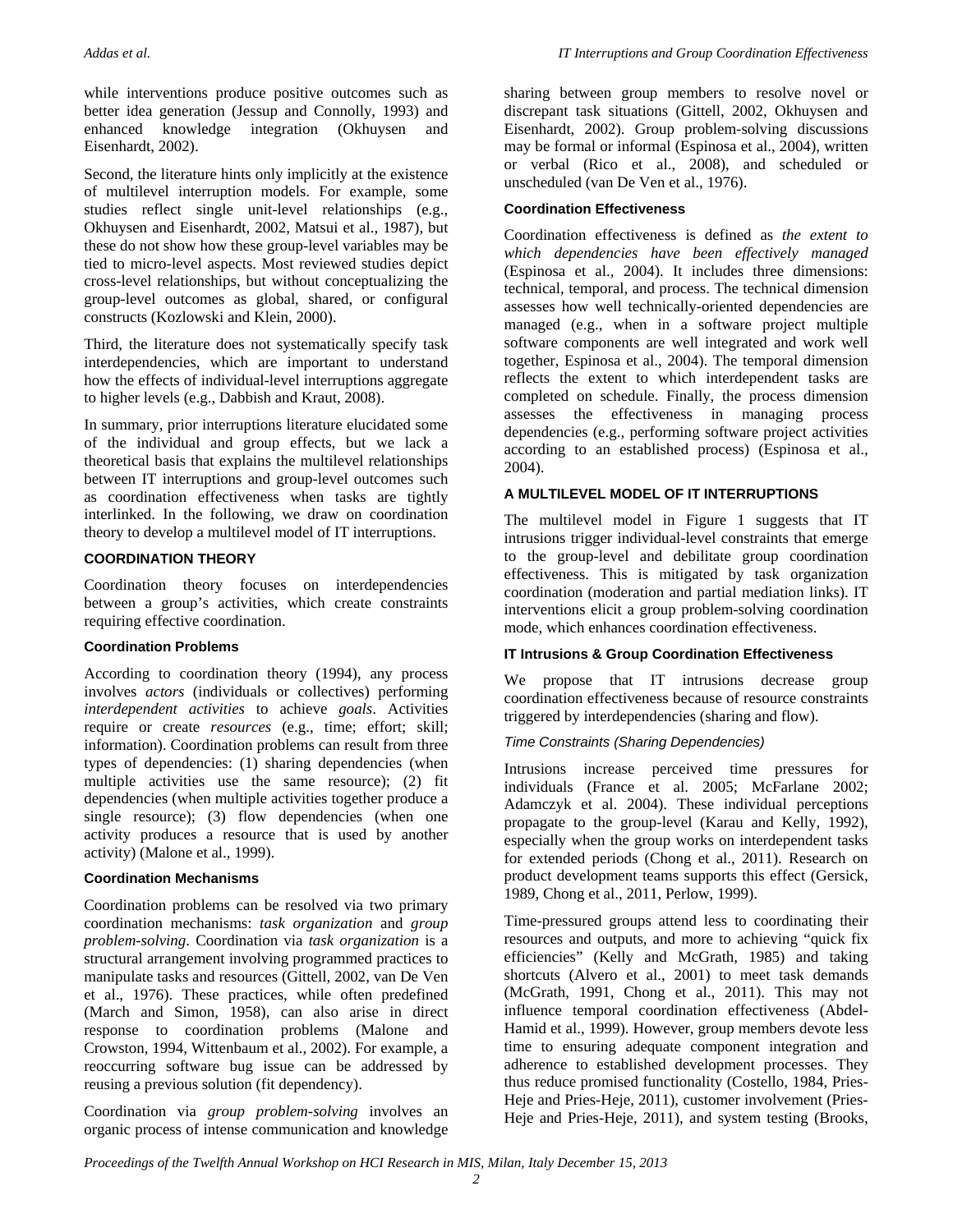1979), and ignore maintenance issues (Pries-Heje and Pries-Heje, 2011).



**Figure 1. Conceptual Model**

*Proposition 1a: IT intrusions increase time pressure among software teams, which aggregates to the grouplevel because of sharing dependencies. This hinders effective task execution and diminishes group coordination effectiveness (technical and process).* 

#### *Cognitive Load Constraints (Sharing Dependencies)*

When cognitive effort required to complete a task exceeds available capacity, this results in high cognitive workload for an individual (Urban and Hauser, 1993, Bowers et al., 1997). Intrusions increase cognitive workload because of the additional effort that must be allocated and shared between the primary and intrusion activities (Basoglu et al., 2009, Gievska and Sibert, 2005). This detrimental effect emerges to the group-level due to sharing interdependencies. Team members have a finite effort capacity for managing their interrupted tasks (taskwork), communicating and coordinating such fragmented tasks (teamwork), and timesharing between the taskwork and teamwork (Bowers et al., 1997, Funke et al., 2012).

Group workload research found that increased cognitive workload diminishes coordination activities (Urban et al., 1996) and triggers coordination breakdowns as a result of shifting effort toward taskwork rather than teamwork (Bearman et al., 2010, Serfaty and Kleinman, 1990). This can trigger non-adherence to established procedures (process) (Bearman et al., 2010), decreased delivery performance (temporal) (Castaldo, 2010), and increased rates of component defects (technical) (Castaldo, 2010). Intrusions further complicate this effect by fragmenting the scarce cognitive effort of group members.

*Proposition 1b: IT intrusions increase cognitive workload among software teams, which aggregates to the grouplevel because of sharing dependencies. This fragments effort and diminishes group coordination effectiveness (technical, temporal, and process).* 

#### *Time Constraints (Flow Dependencies)*

Intrusions create task resumption and completion delays at the individual level (McFarlane, 2002, Speier et al., 1997, e.g., Iqbal and Horvitz, 2007). Such delays can accumulate across the group's lifecycle activities and push the whole project behind, especially when some delayed activities reside on the project's critical path (Brooks, 1979). This can result from the sequential dependence between activities (Reichelt and Lyneis, 1999), or from interdependent modules calling upon each other (Williams, 1999). Trying to offset these slippages by throwing more resources at the tasks is difficult because of the added communication and coordination costs (Brooks, 1979), in addition to introducing quality and productivity problems (Reichelt and Lyneis, 1999).

*Proposition 1c: IT intrusions increase time delays among software teams, which ripples to the group-level because of flow dependencies. This diminishes group coordination effectiveness (temporal).* 

#### *Work Product Error Constraints (Flow Dependencies)*

Because they trigger constant attention switching, intrusions incur cognitive costs and increase errors (e.g., Cutrell et al., 2001, Speier et al., 1997, Burmistrov and Leonova, 2003), especially in concentration-intensive

*Proceedings of the Twelfth Annual Workshop on HCI Research in MIS, Milan, Italy December 15, 2013*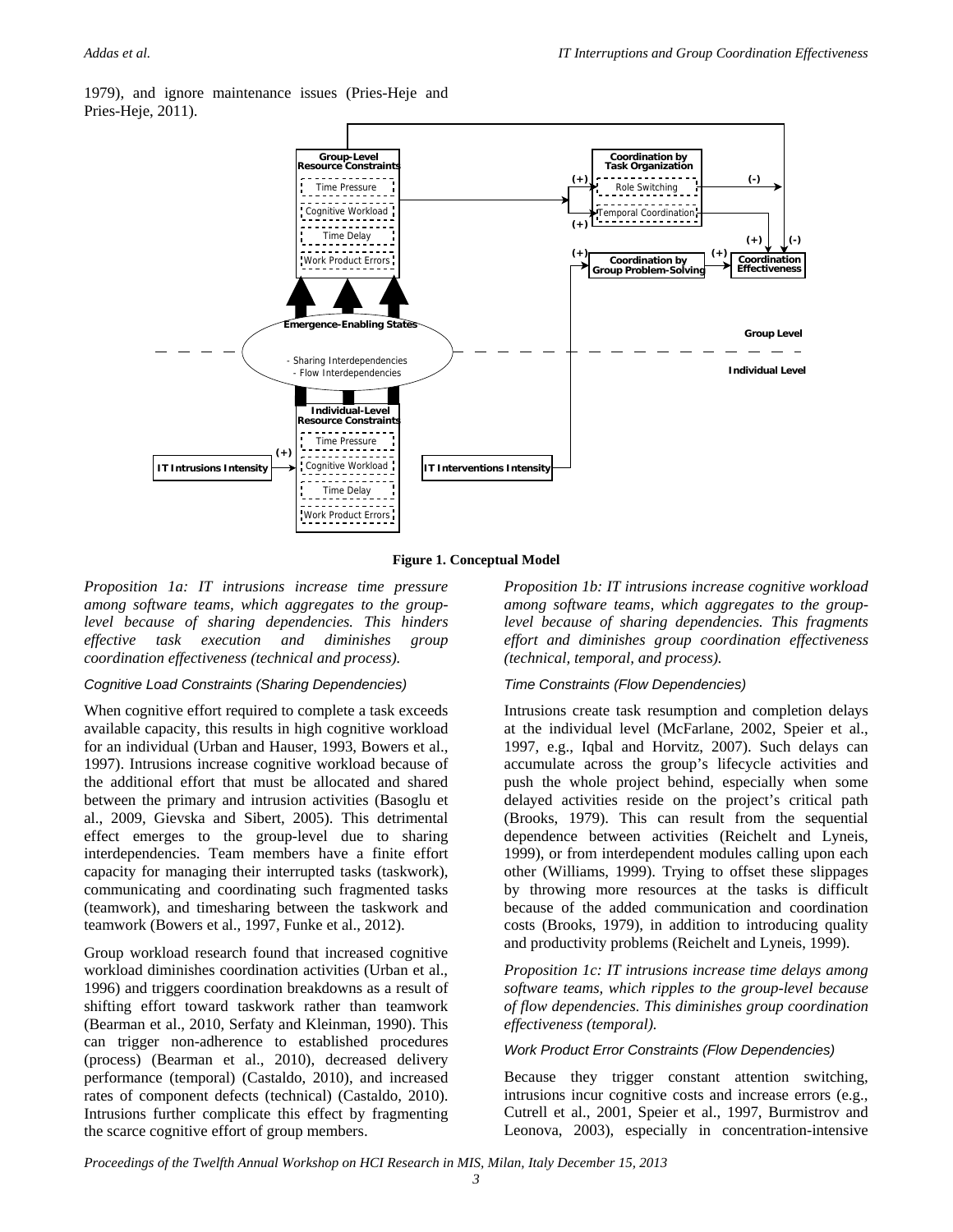environments such as software development (e.g., Smallwood et al., 2004, Robertson et al., 2004, Ko et al., 2006). Due to flow dependencies (Crowston, 1997), work product errors ripple through the entire lifecycle and affect the group's overall technical coordination effectiveness. Wohlin & Koemer (1990) showed that a single undetected error can cause four errors in the subsequent phase and up to 250 errors four phases after the phase where the error was introduced. Others found similar effects of errors propagating downstream, across modules, and across projects (Powell, 2001, Li, 2010).

*Proposition 1d: IT intrusions increase work product errors among software teams, which ripples to the grouplevel because of flow dependencies. This diminishes group coordination effectiveness (technical).* 

#### **Mitigating Effects of Task Organization Coordination**

Two coordination mechanisms – based on manipulating resources or tasks – can be used to effectively cope with the disruptive effects of intrusions: (1) role switching (manipulating people resources), and (2) temporal task management (manipulating tasks and time resources).

#### *Role Switching*

Role switching relies on sharing dependencies (Crowston, 1997, Crowston, 1991). Software teams implement it to streamline their tasks and account for process disruptions (Strode et al., 2012). They can replace their interrupted teammates and generally compensate for the time and effort diverted into interruptive activities. (Faraj and Xiao, 2006, Chong et al., 2011, Strode et al., 2012).

*Proposition 2a: Structural disruptions triggered by IT intrusions under sharing dependencies lead to the use of role switching as a task organization coordination mode.* 

Role switching can affect group coordination effectiveness by overcoming some constraints placed by IT intrusions on task execution. First, role switching can ease perceived time pressures by introducing additional members (or existing members with shared skills) who replace their interrupted teammates, keep the task activities on track, and restore attention on coordination activities (Ren et al., 2008). Second, it offsets effort fragmentation and smoothens effort allocation among the interrupted group members, such as to maintain a balanced attention between taskwork and coordination activities (Galbraith, 1973, Thompson, 1967, Bourgeois and Singh, 1983). Third, groups employing role switching can better verify one another's output to ensure conformity before passing it over to the next task (Crowston, 1997), which limits error propagation (Chong and Siino, 2006). Finally, role switching can limit the delays induced by intrusions through reallocating free actors or assigning more actors to the task; e.g., pairing programmers (Chong and Siino, 2006).

*Proposition 2b: Role switching helps overcome the additional constraints placed by intrusions on task execution (time pressures, cognitive workload, work*  *product errors, task performance delays) by allowing software group members to compensate for each other in response to IT intrusions. This will result in a negative moderation effect on group coordination effectiveness.* 

#### *Temporal Coordination*

Temporal coordination is the process of "complex matching of bundles of activities to particular periods of time" (McGrath, 1991, p. 163). It contains activities such as scheduling and deadlines, sequencing, prioritization, and synchronization (McGrath, 1991). Because of flow interdependencies between group member activities, temporal coordination can be used in response to disruptive situations to streamline tasks and put them back on track (McGrath, 1991, Waller, 1999, Espinosa et al., 2007).

*Proposition 3a: Structural disruptions triggered by IT intrusions under flow dependencies lead to the use of temporal coordination as a task organization coordination mode.* 

Temporal coordination enhances coordination effectiveness. First, setting clear schedules and activity deadlines may act as a common leverage that reminds group members to return quickly to their primary activities (Kelly and McGrath, 1985, Gersick, 1988) and break out of the "chain of diversions" that is typically elicited by intrusions (Iqbal and Horvitz, 2007). Second, group members may cope with intrusions by sequencing and prioritizing their activities (Crowston, 1997, Malone and Crowston, 1994). Third, synchronizing activities by aligning the pace of effort across group members (McGrath, 1991) mitigates the temporal intrusion effects.

*Proposition 3b: Temporal coordination (scheduling and deadlines, sequencing and prioritizing, synchronizing) has a beneficial direct impact on group coordination effectiveness (temporal) because it allows software teams to put their interrupted activities back on track.* 

#### **IT Interventions & Group Coordination Effectiveness**

An IT intervention (e.g., email about a software bug) produces a perceived discrepancy between actual and expected task performance (Jett and George, 2003). It redirects attention to the discrepancy source, and triggers a mindful information processing mode through which group members heedfully relate to their and their team members' actions (Louis and Sutton, 1991, Jett and George, 2003, Zellmer-Bruhn, 2003). Because of interdependencies, the mindful group members facing an intervention coordinate their efforts organically via a group problem-solving coordination mechanism (Grant, 1996, Malone and Crowston, 1994) in order to resolve the discrepancy (Okhuysen and Eisenhardt, 2002, Zellmer-Bruhn, 2003). Group members call upon each other to discuss the source of discrepancy, share knowledge about the problem scope (e.g., what other parts in the system are affected by it), ask questions, solicit opinions, summarize standpoints, vote on important issues, and orchestrate a

*Proceedings of the Twelfth Annual Workshop on HCI Research in MIS, Milan, Italy December 15, 2013*